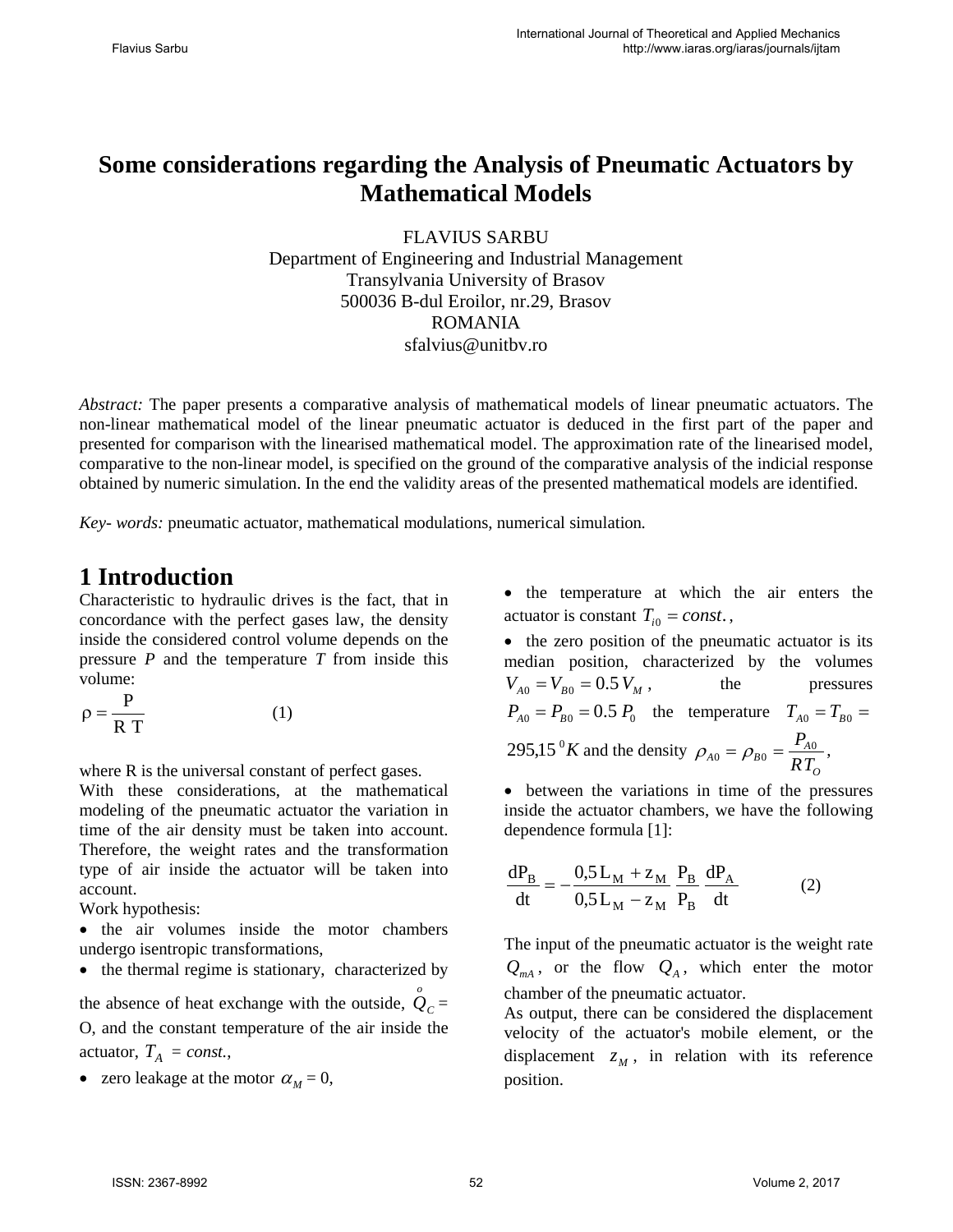#### **2 The non-linear mathematical model**

The mass conservation equations written for the two chambers of the pneumatic actuator on the ground of the work hypothesis are [2], [3]:

$$
\begin{cases}\n\frac{T_{i0}}{T_A} Q_{mA} = \frac{T_{i0}}{T_A} \rho_A Q_A = \rho_A \stackrel{\circ}{V_A} + \frac{\rho_A V_A}{\chi P_A} \stackrel{\circ}{P_A} \\
- Q_{mB} = -\rho_B Q_B = \rho_B \stackrel{\circ}{V_B} + \frac{\rho_B V_B}{\chi P_B} \stackrel{\circ}{P_B}\n\end{cases} (3)
$$

where  $P_A$ ,  $P_B$  are the pressures inside the motor chambers,  $\rho_A$ ,  $\rho_B$  - the air densities from the two motor chambers,  $V_A = 0.5 V_M + A_M z_M$ ,  $V_B = 0.5 V_M - A_M z_M$  - the momentary volumes of the two chambers,  $A_M$  - the utile surface area of the actuator,  $\chi$  - isentropic exponent (for air  $\chi$  = 1,4),  $Q_{mA} = \rho_A Q_A$ ,  $Q_{mB} = \rho_B Q_B$  - the weight rate which enters the motor's motor chamber, respectively which exits the motor's motor chamber,  $Q_A$  and  $Q_B$  - the flows at the motor.

With this explanatory notes and taking into account formula (1) of the air density, the systems equations (2) can be rewritten as follows:

$$
\begin{cases}\n\frac{T_{i0}}{\rho_A T_A} Q_{mA} = A_M v_M + \frac{0.5 V_M + A_M z_M}{\chi P_A} P_A^0 \\
-\frac{1}{\rho_B} Q_{mB} = -A_M v_M + \frac{0.5 V_M - A_M z_M}{\chi P_B} P_B^0\n\end{cases} (4)
$$

where  $v_M = z_M$  is the velocity of the motor's piston, *o* and  $Q_A$ ,  $Q_B$  are the flows which enter, respectively exit the chambers of the pneumatic actuator. If we take into account the formula (2), the continuity

equations of the flow at the motor can be written as:

$$
\begin{cases}\nQ_B = \frac{T_{i0}}{T_A} Q_A \\
Q_B = A_M v_M + \frac{0.5 V_M + A_M z_M}{\chi P_A} P_A^0\n\end{cases} (5)
$$

The equation of the pneumatic actuator's dynamic balance is:

$$
A_{M}(P_{A} - P_{B}) = m_{LM}^{o} v_{M} + c_{M} v_{M} + F_{RM}
$$
 (6)

where  $F_{RM}$  is the resistance force at the actuator,  $m_{LM}$  - the mass of the load reduced at the stroke of the pneumatic actuator and  $c_M$  - coefficient of viscous friction. Therefore, the dynamics, in time range, of the symmetrical linear pneumatic actuator is described by the equation system from below, obtained by associating the equations  $(5)$ ,  $(2)$  and  $(6)$ :

$$
\begin{cases}\nQ_B = \frac{T_{i0}}{T_A} Q_A \\
\frac{0.5 V_M + A_M z_M}{\chi P_A} P_A = Q_B - A_M v_M \\
P_B = -\frac{0.5 V_M + A_M z_M}{0.5 V_M - A_M z_M} P_A \\
0 \\
\lim_{\text{LM}} v_M + c_M v_M + F_{RM} = A_M (P_A - P_B) \\
z_M = \int v_M dt\n\end{cases} (7)
$$

The non-linear character of the mathematical model can be noticed, introduced by the form of the first three equations, as well as the dependence of the mathematical model of the temperature  $T_A$  of the air inside the motor chamber of the pneumatic actuator, this having a input status for the pneumatic actuator.

#### **3 Linearized mathematical model**

The linearised mathematical model, presented in the references has been deduced on the ground of the similarity with the linear hydraulic actuator.

The mathematical model of the pneumatic actuator, in time range, respective in complex range, is described by the equation systems: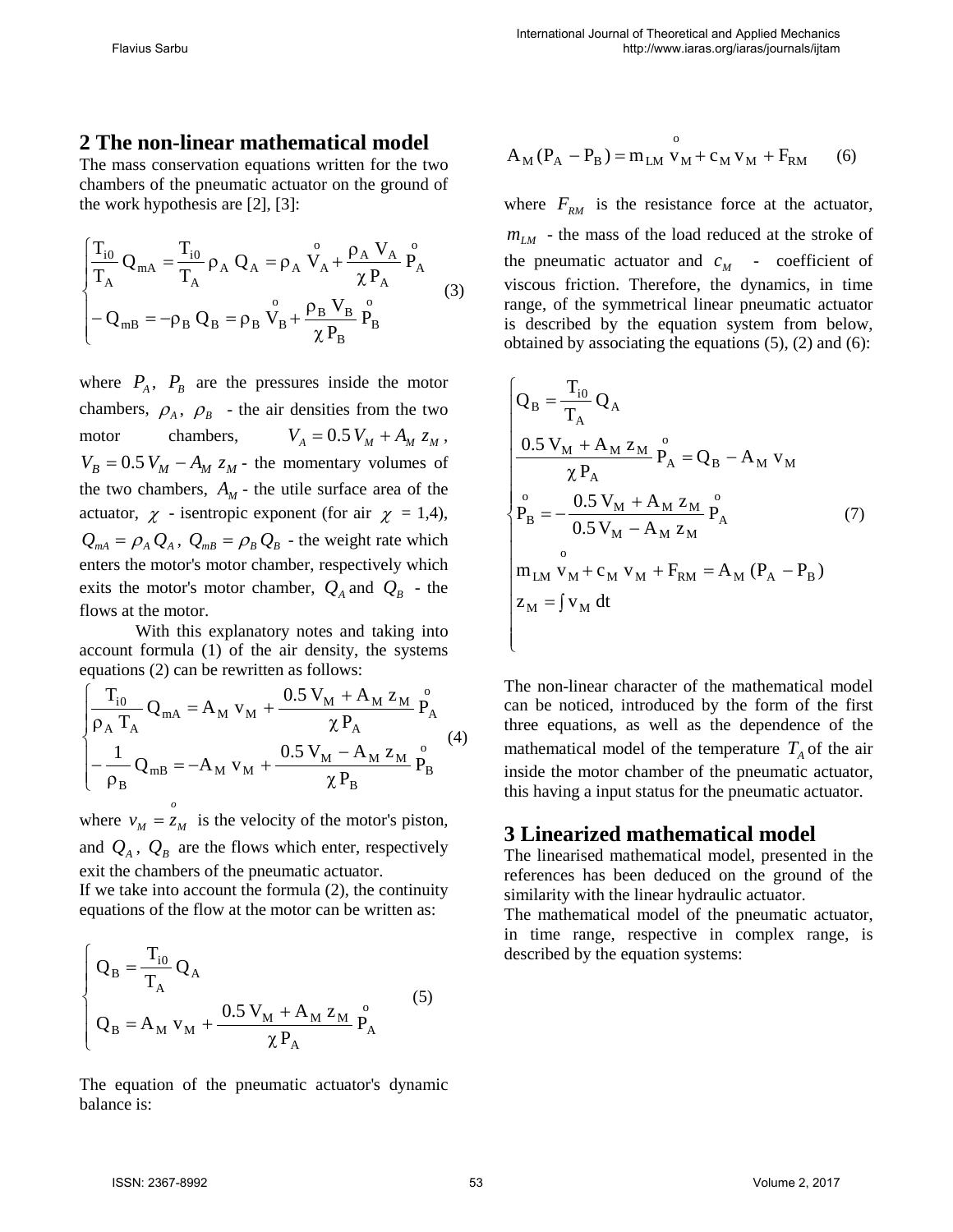$$
\begin{cases}\nQ_M = A_M v_M + C_{PM}^0 P_L^0 \\
A_M P_L = m_{RM} v_M + c_M v_M + F_{RM} \\
z_M = \int v_M dt\n\end{cases}
$$
\n(8)

$$
\begin{cases}\nP_{L}(s) = \frac{1}{T_{1} s} [Q_{M}(s) - K_{1} v_{M}(s)] \\
v_{M}(s) = \frac{K_{2}}{T_{2} s + 1} [K_{1} P_{L}(s) - F_{RM}(s)]\n\end{cases} (9)
$$
\n
$$
z_{M}(s) = \frac{1}{s} v_{M}(s)
$$

$$
K_1 = A_M
$$
;  $K_2 = \frac{1}{c_M}$ ;  $T_1 = C_{PM}^0$ ;  $T_2 = \frac{M_{LM}}{c_M}$ .

The dependence of the pneumatic actuator velocity upon inputs, flow and resistance force, deduced on the ground of the block diagrams' algebra;

$$
v_{M}(s) = \frac{K_{M}}{\frac{s^{2}}{\omega_{M}^{2}} + 2\frac{\zeta_{M}}{\omega_{M}}s + 1} [Q_{M}(s) - T_{F}sF_{RM}(s)]
$$

(10)

highlights the final transfer function of the actuator, characterized by the amplification coefficient  $K_M$ , the time constant  $T_F$ , the natural pulsation  $\omega_M$  and the damping factor  $\zeta_M$ ;

$$
K_{M} = \frac{1}{A_{M}}; T_{F} = \frac{C_{PM}^{0}}{A_{M}};
$$

$$
\zeta_{M} = \frac{c_{M}}{2 A_{M}} \sqrt{\frac{C_{PM}^{0}}{M_{LM}}};
$$

$$
\omega_{M} = A_{M} \sqrt{\frac{1}{C_{PM} M_{LM}}}.
$$

According to the final value theorem, the stationary position error (the actuator's derivation of zero)  $\Delta z_{M}$  produced by a step variation

s  $F_{\rm RM}(\text{s}) = \frac{\Delta F_{\rm RM}}{2}$ ∆  $\Delta F_{\rm RM}(s) = \frac{-\kappa_{\rm M}}{s}$  of the actuator's load at no

flow,  $(Q_M = 0)$ , results:

$$
\Delta z_M = -\frac{\Delta F_{RM}}{K_{gM}^0} = -\frac{L_M}{4 E_g^0 A_M} \Delta F_{RM} \quad (11)
$$

### **4 Comparative analyses of mathematical models**

In the following we present the analysis of the indicial response of the pneumatic actuator with the following characteristics:  $D_M = 60$  mm,  $d_M = 20$ mm,  $L_M = 300$  mm,  $P_0 = 4.5$  bar,  $T_{i0} = 230$  °K,  $T_A$  $= 315 \text{ °K},$ ,  $Q_B = 30 \text{ dm}^3$  (step signal in the origin),  $F_{RM}$  = 200 N (step signal at  $t = 0.25$  seconds).

The indicial response has been obtained by numerical simulation using Simulink/Matlab. Simulations, for the following variants of the mathematical models of the pneumatic actuator, have been completed:

**1.** The elasticity modulus and the chambers volumes have been considered constant.

**2.** Only the chambers volumes have been considered constant.

**3.** Both the variation of the air elasticity modulus and of the actuator's chambers volumes has been taken into account.

Fig.1 and 2 represent the indicial responses for the following parameters: the actuator's velocity  $v_M$ , the pressures of the motor chambers  $P_A$  and  $P_B$ , the output flow  $Q_B$  and the relative pressure error  $\Delta P_r$ %. The models **1** and **2** have been noted with the indices 1 and 2, and model 3 has been used for reference.



Fig.1 The indicial responses for actuator's velocity.